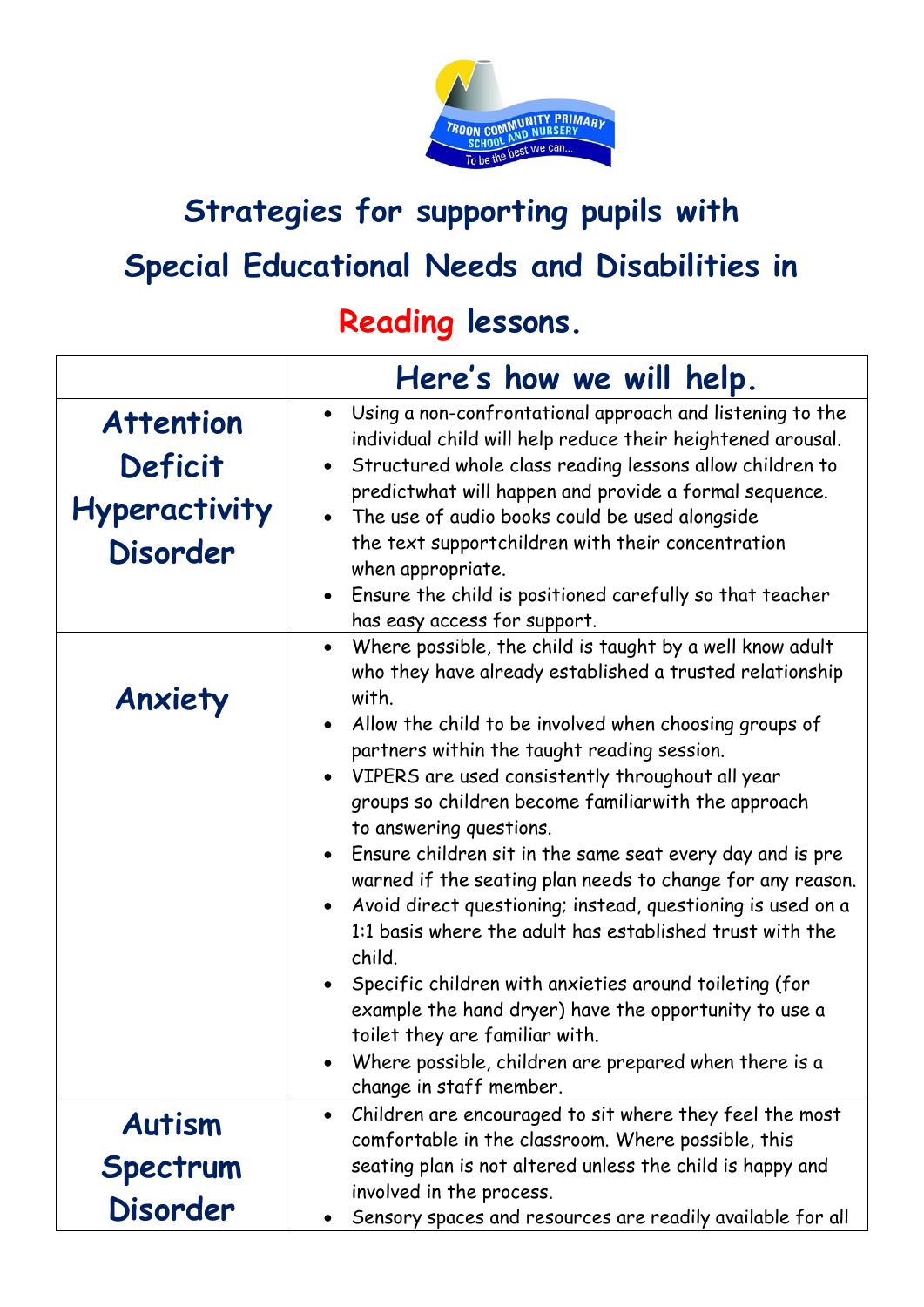|                    | children.<br>• Extra processing time is given and on the spot questioning,<br>is avoided during whole class teaching.<br>Children are allowed to read on their own if it is too<br>challenging them to read with a partner.<br>Planned and unplanned sensory breaks are permitted<br>throughout the lesson.<br>There is always an available adult for a 'change of face' if<br>$\bullet$<br>needed.<br>Children will be provided with resources on the<br>$\bullet$ |
|--------------------|---------------------------------------------------------------------------------------------------------------------------------------------------------------------------------------------------------------------------------------------------------------------------------------------------------------------------------------------------------------------------------------------------------------------------------------------------------------------|
| <b>Dyscalculia</b> | table which mirror the teachers board.                                                                                                                                                                                                                                                                                                                                                                                                                              |
|                    | Audio books may be used with whole class groups.<br>$\bullet$<br>There is no pressure put on individual children to read                                                                                                                                                                                                                                                                                                                                            |
| <b>Dyslexia</b>    | aloud in front of the class.                                                                                                                                                                                                                                                                                                                                                                                                                                        |
|                    | A ruler is used to track the words as the child reads.                                                                                                                                                                                                                                                                                                                                                                                                              |
|                    | • Personalised coloured overlays can be used; these are<br>readily available to.                                                                                                                                                                                                                                                                                                                                                                                    |
|                    | Resources can be photocopied onto blue paper if this<br>supports the child.                                                                                                                                                                                                                                                                                                                                                                                         |
|                    | Larger print texts are available, alongside dyslexia                                                                                                                                                                                                                                                                                                                                                                                                                |
|                    | friendly fonts and slides on PowerPoints.                                                                                                                                                                                                                                                                                                                                                                                                                           |
|                    |                                                                                                                                                                                                                                                                                                                                                                                                                                                                     |
|                    | There is a huge focus on learning new vocabulary for all.<br>Questions are read aloud to the child.                                                                                                                                                                                                                                                                                                                                                                 |
|                    | Rules and systems are clarified, using unambiguous                                                                                                                                                                                                                                                                                                                                                                                                                  |
|                    | language.                                                                                                                                                                                                                                                                                                                                                                                                                                                           |
|                    | Opportunity is given to move around between bursts of                                                                                                                                                                                                                                                                                                                                                                                                               |
| Dyspraxia          | learning.                                                                                                                                                                                                                                                                                                                                                                                                                                                           |
|                    | We ensure that when working in pairs, the partner reader                                                                                                                                                                                                                                                                                                                                                                                                            |
|                    | is sensitive to the needs of the child and knows                                                                                                                                                                                                                                                                                                                                                                                                                    |
|                    | confidently what they are doing.                                                                                                                                                                                                                                                                                                                                                                                                                                    |
|                    | The reading lesson is broken down into key component<br>$\bullet$                                                                                                                                                                                                                                                                                                                                                                                                   |
|                    | parts and the teacher prompts these.                                                                                                                                                                                                                                                                                                                                                                                                                                |
|                    | There is plenty of space between readers to enable the                                                                                                                                                                                                                                                                                                                                                                                                              |
|                    | child to concentrate on their own reading.                                                                                                                                                                                                                                                                                                                                                                                                                          |
|                    | Noise is kept to a minimum.                                                                                                                                                                                                                                                                                                                                                                                                                                         |
|                    | The parts of the reading lesson are clearly defined.                                                                                                                                                                                                                                                                                                                                                                                                                |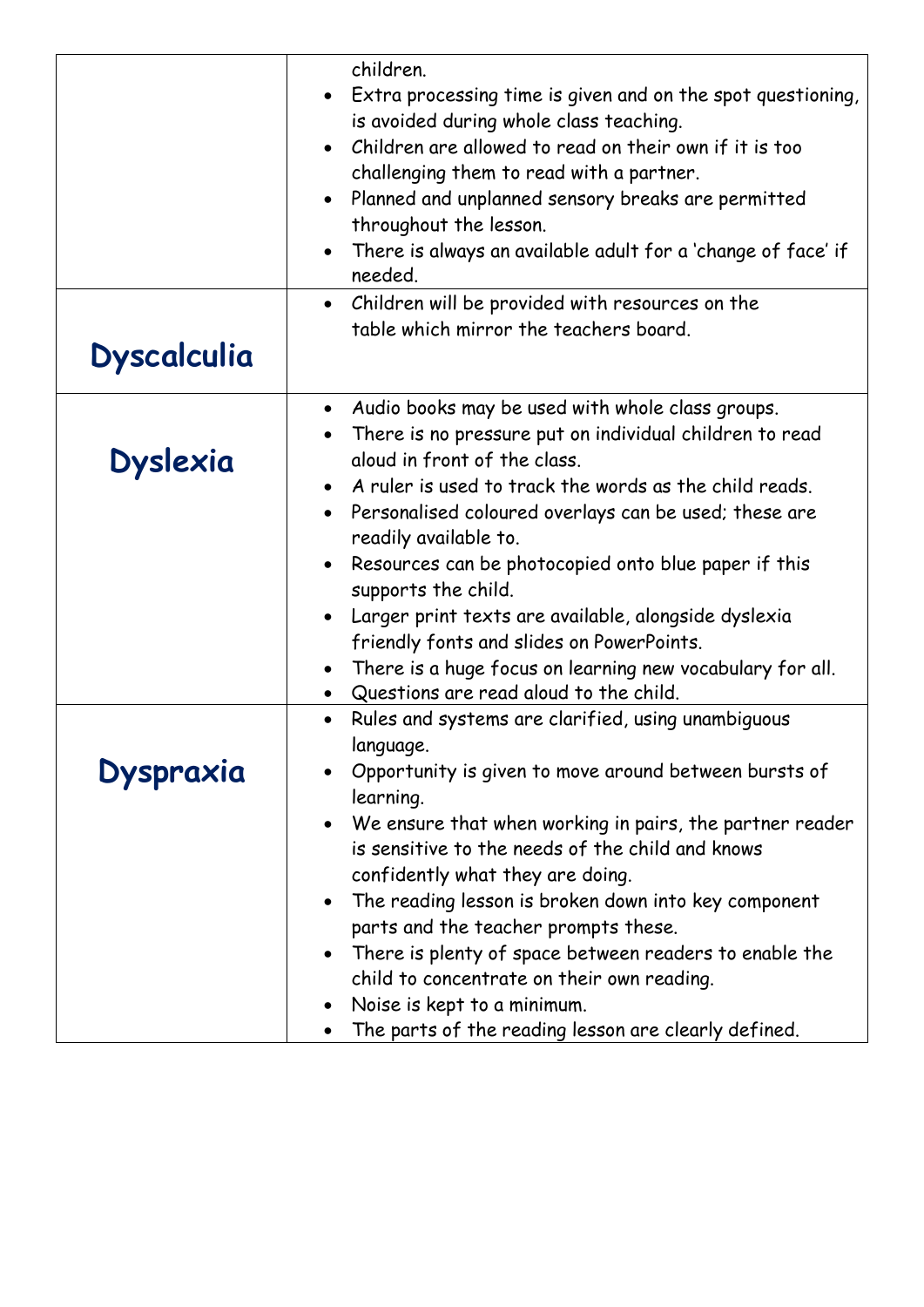| Hearing<br><b>Impairment</b>                           | • Careful consideration is given to seating, with individual<br>considerations made discreetly and not publicly.<br>Written materials are provided in addition to teacher<br>talk.<br>Only one person is encouraged to speak at a time.<br>There is a space provided for the child at the front of<br>$\bullet$<br>the classroom with an unobstructed line of vision.<br>The teacher leading the lesson discreetly checks in<br>regularly with the child to check they are hearing and                                                                      |
|--------------------------------------------------------|-------------------------------------------------------------------------------------------------------------------------------------------------------------------------------------------------------------------------------------------------------------------------------------------------------------------------------------------------------------------------------------------------------------------------------------------------------------------------------------------------------------------------------------------------------------|
|                                                        | understanding.                                                                                                                                                                                                                                                                                                                                                                                                                                                                                                                                              |
| Toileting<br><b>Issues</b>                             | Children are allowed to leave the classroom discreetly<br>$\bullet$<br>and without needing to get permission.<br>Positioning in the classroom allows the child to sit near<br>$\bullet$<br>to the door so that they can leave easily.                                                                                                                                                                                                                                                                                                                       |
| <b>Cognition and</b><br>Learning<br>Challenges         | Time is given to consider questions, process and<br>$\bullet$<br>formulatean answer.<br>The opportunity is given for reading to be physically<br>demonstrated rather than getting the child to solely<br>rely on verbal instructions.<br>Specific, targeted praise is given so they know what<br>they are doing well.<br>Support is given when<br>managing<br>peer<br>relationships effectively, the child is involved in<br>the process of choosing a partner reader.<br>Instructions are simple and mistakes are considered as<br>learning opportunities. |
| Speech,<br>Language &<br><b>Communication</b><br>Needs | Language is purposefully kept simple and<br>consistent throughout the sessions.<br>Closed questions could be used when exploring<br>comprehension, which only require a yes or no answer.<br>Clear language is used to model and expand what has<br>beensaid.<br>Plenty of opportunity is given to communicate ideas in<br>a small group.<br>Any attempt to communicate is responded to positively.                                                                                                                                                         |